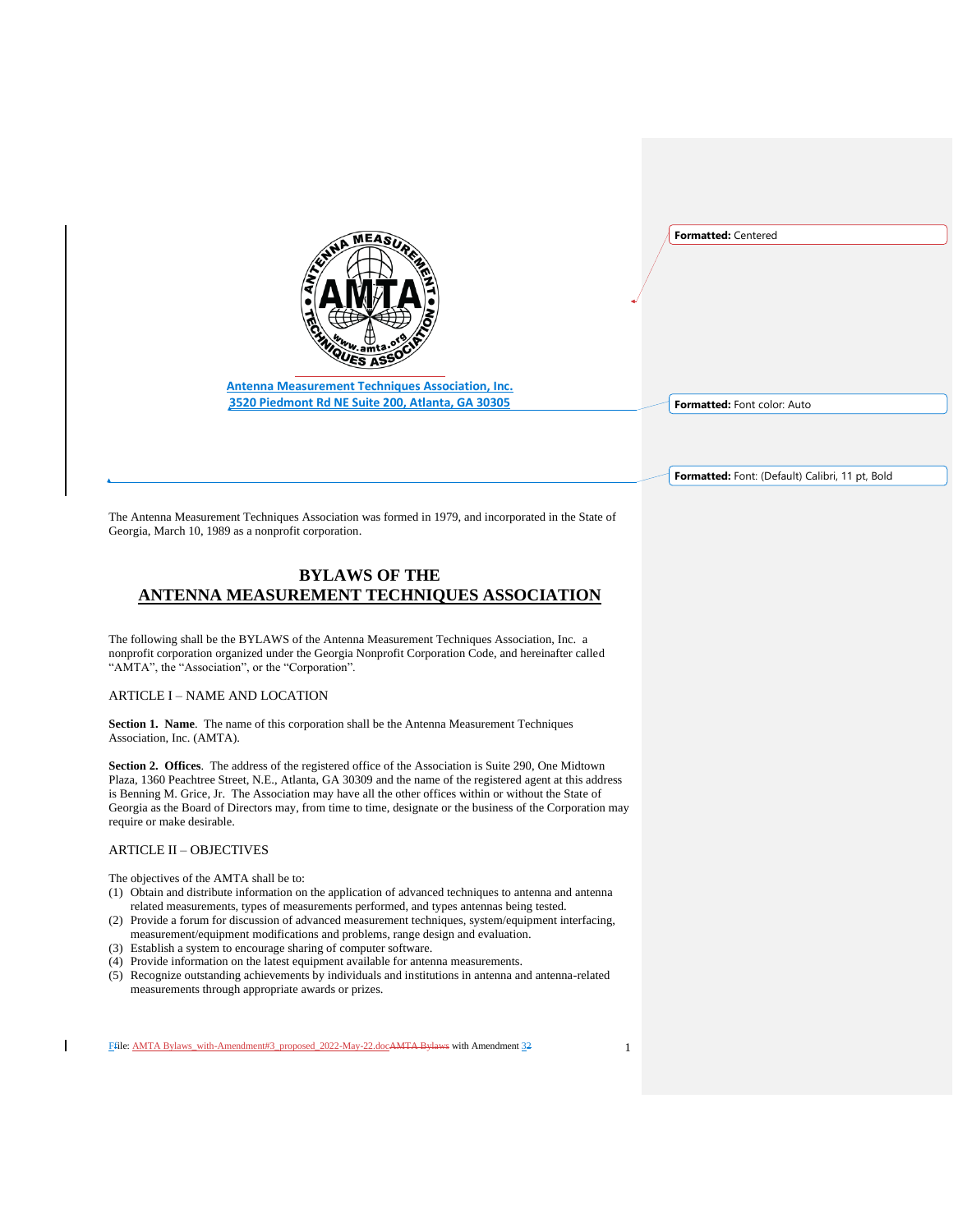- (6) Provide other services to benefit the association membership as deemed appropriate.
- (7) Promote antenna standards where appropriate.
- (8) Support and align with other national and international associations in whatever manner that might be beneficial to the furtherance of these objectives.

#### ARTICLE III – MEMBERSHIP AND VOTING RIGHTS

### **Section 1. Qualifications**. Members shall have the following in common:

The desire to learn, the willingness to share, and the motivation to discuss, question and evaluate information and ideas concerning their common interest in antenna and antenna-related measurements.

**Section 2. Classes of Membership**. There shall be the following classifications of membership:

- a. Individual Members
- b. Honorary Members

**Section 3. Individual Members**. Membership in the AMTA is extended to any individual, without regard to race, religion, color, sex or national origin, who has an interest in antenna and antenna-related measurements and the goals of the Association. Individual Members shall have full voting rights with respect to any vote.

**Section 4. Honorary Members**. Any person who has attained national or international recognition by their contribution to antenna or antenna-related measurements, the criteria for which shall be determined by the AMTA Board of Directors, may be chosen as an Honorary Member. Honorary Members shall have full voting rights.

**Section 5. Terms of Membership**. Except as may be otherwise provided by applicable law, or by the Certification of Incorporation, or by these Bylaws, the number, qualifications, rights, privileges, dues, fees, responsibilities, terms of membership, and the provisions governing withdrawal, suspension, and expulsion of members shall be determined by the Board of Directors.

**Section 6. Removal of Members**. Members of any classification may be removed for cause from membership by a two-thirds (2/3) affirmative vote of the Board of Directors present at a duly constituted Board meeting. For cause other than nonpayment of dues, a vote for removal shall occur only after the member complained against has been advised of the complaint so lodged and has been given reasonable opportunity for defense.

# ARTICLE IV – BOARD OF DIRECTORS

 $\mathbf{I}$ 

**Section 1. Responsibility**. The property, affairs, and business of the AMTA shall be managed by its Board of Directors. The Board of Directors may at its discretion delegate portions of its authority to the Chief Staff Officer, senior staff, or committees of its own members and may establish other advisory committees at its discretion.

**Section 2. Membership**. The Board of Directors shall be composed of seven (7) individual Members including one Director-At-Large. Six (6) Directors shall be elected by the Members and they shall select the Director-At-Large who shall also serve as the Chair of the Annual Conference.

**Section 3. Term of Office**. The length of term for each elected Member shall be three (3) years. The length of term for the Director-At-Large shall be one (1) year. Two (2) new Board Members shall be elected each year by the Members of the Association. The term of office shall begin on January 1 of the year after election, and shall end on December 31 of the year the term expires.

**Section 4. Continuity**. Failure to elect Directors at the time designated therefore shall not work any forfeiture of dissolution of the Association. In such a case, the number of Directors then to be elected shall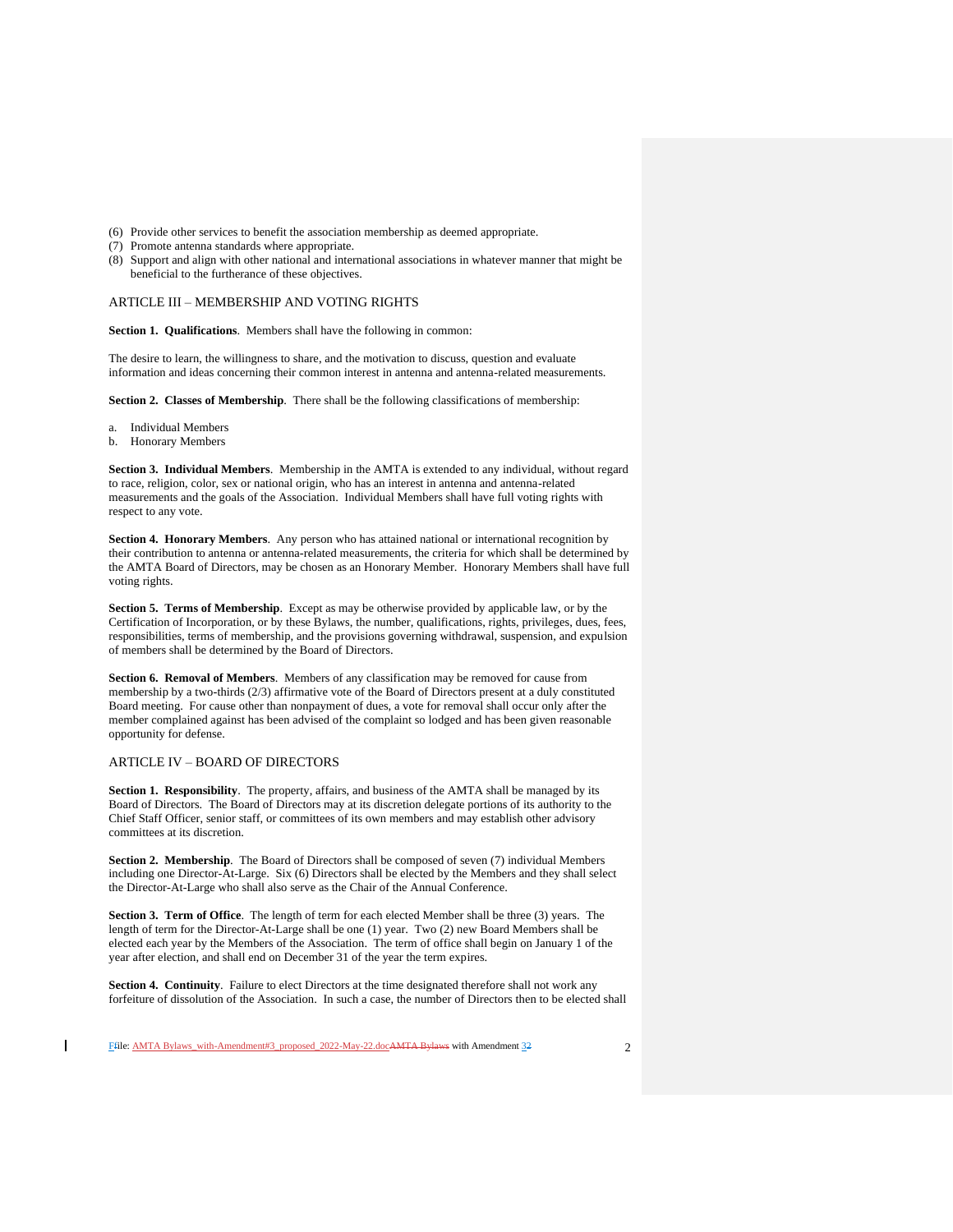be elected by a majority of the Directors in office at that time to serve in an acting capacity until they can be confirmed by the Members at the next Annual Meeting.

**Section 5. Vacancies**. In case one or more vacancies shall occur in the Board of Directors by reason of death, resignation, or otherwise, the remaining Directors, although less than a quorum, may, by a majority vote, elect a successor or successors for the unexpired term or terms to serve in an acting capacity until they can be confirmed by the Members at the Annual Meeting. A vacancy on the Board of Directors, for the purpose of the Section, shall also be deemed to exist whenever the Director increase their number by amendment to these Bylaws or whenever the Members of the AMTA shall fail to elect Directors.

**Section 6. Meetings**. Regular meetings of the Board of Directors shall be held at such place and time fixed by resolution of the Board of Directors. Special meetings may be held at any time upon the call of the President or a majority of the Board of Directors by oral , telegraphic, or written notice duly served on or sent to each Director not less than fourteen (14) days before such meeting.

**Section 7. Notice of Meetings**. A meeting of the Board of Directors may be held without notice immediately after the annual meeting of Members of the AMTA at the same place at which such meeting is held. Notice need not be given of regular meetings of the Board of Directors held at times fixed by resolution of the Board of Directors. Meetings may be held at any time without notice if all the Directors are present, or if at any time before or after the meetings, those not present waive notice of the meeting in writing.

**Section 8. Standing Committees**. The Standing Committees shall be as follows:

*Honors Awards Committee*. The Member who is the most recent Past-President will serve as Chair of the Honors Awards Committee. In the event that the Past-President does not consent to chair the committee, the President shall appoint a chair from the membership. Members of the committee shall be recommended by the Chair of the committee and approved by the Board. All honors and awards shall be recommended by the Honors Awards Committee and approved by the Board of Directors.

*Budget Committee*. The Budget Committee shall be chaired by the Treasurer and composed of the President, President-elect and present and subsequent year Annual Conference Chairs.

**Section 9. Committees of the Board**. The Board of Directors may, at its discretion, appoint committees which shall have such powers as shall be conferred or authorized by the resolutions appointing them.

**Section 10. Removal From Office**. Any Director may be removed for cause from office by a two-thirds (2/3) affirmative vote of the elected Board of Directors. For cause other than nonpayment of dues, a vote for removal shall occur only after the Member complained against has been advised of the complaint so lodged and has been given reasonable opportunity for defense.

The term of office of any Officer shall expire immediately upon removal of such Officer as a Director. The successor or successors may be elected at such a meeting, or the remaining Directors may, to the extent vacancies are not filled by such election, fill any vacancy or vacancies created by such removal. Any Director may resign by giving notice in writing to the President or Secretary. The acceptance of any such resignation, unless required by the terms thereof, shall not be necessary to make the same effective.

**Section 11. Participation by Telephone**. Any one or more Members of the Board of Directors, or of a committee thereof, may participate in a meeting of the Board or the committee by means of a conference telephone or similar communications equipment allowing all persons participating in the meeting to hear each other at the same time. Participation by such means shall constitute presence in person at the meeting.

**Section 12. Action Without a Meeting**. Any action required or permitted to be taken by the Board Directors, or any committee thereof may be taken without a meeting, if all Members of the Board of the committee consent in writing to the adoption of a resolution authorizing the action. The resolution and the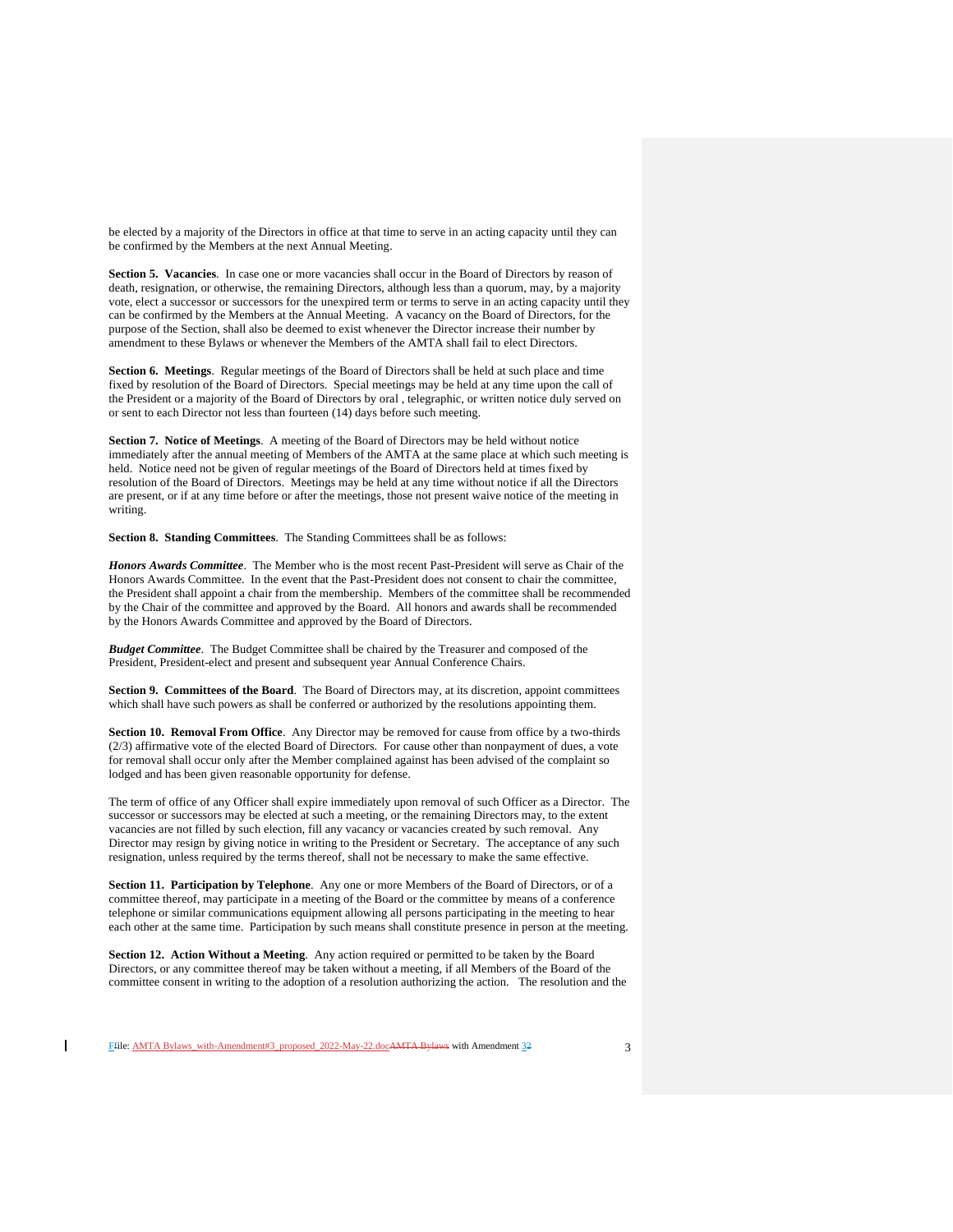written consents thereto by the Members of the Board or of such committee shall be filed with the minutes of the proceedings of the Board or of such committee.

# ARTICLE V – OFFICERS

**Section 1. Officers**. The officers of the AMTA shall be a President, a Vice President, a Secretary, a Treasurer, a Technical Coordinator and a Meeting Coordinator, all selected from the elected members of the Board. Any person may hold any two (2) or more offices except that no person may hold both the Offices of President and Secretary.

**Section 2. President**. The President shall be elected for a term of one year. The President shall be Chair of the Board of Directors. The President shall also recommend the Chairs of all committees except where otherwise specified by these Bylaws. The President shall preside at all meetings of the Members and of the Board of Directors. The President shall have general superintendence of the Chief Staff Officer and all other Officers of the AMTA. The President shall report on the operation for the preceding year to the Members at their annual meeting, and from time to time shall report to the Board of Directors all matters within his knowledge which the interests of the AMTA may require to be brought to their notice.

**Section 3. Vice-President**. The Vice-President shall be elected for a term of one (1) year. The Vice-President shall perform such responsibilities as may be directed by the President. If for any reason the President is unable to serve, the Vice-President shall fill the unexpired term of the President. The Vice-President shall act as the liaison between the AMTA Board of Directors and the Antenna and Propagation Society (AP-S) of the Institute of Electrical and Electronic Engineers (IEEE), and any other organization having goals in common with AMTA and shall coordinate any AMTA activities held in conjunction with these organizations.

**Section 4. Secretary**. The Secretary shall be elected for a term of one (1) year and shall keep minutes of all meetings of the Members and Directors. The Secretary shall attend the sessions of the Board of Directors and shall act as clerk thereof, and record all the acts and votes and the minutes of all proceedings in a book to be kept for that purpose. The Secretary shall give, or cause to be given, notice of all meetings of Members and Directors, unless notice thereof be waived and shall perform such other duties as may be required from time to time. The Secretary is custodian of the seal and shall affix the same to all papers and documents whenever the seal shall be required to be so affixed. The Secretary shall have custody of and properly keep all the record books of the AMTA.

**Section 5. Treasurer**. The Treasurer shall be elected for a term of one (1) year, shall keep full and correct account of receipts and disbursements in the books belonging to the corporation and shall deposit all moneys and other valuable effects to the credit of the AMTA in such banks of deposit as may be designated by the Board of Directors. The Treasurer shall disburse funds of the AMTA only as may be ordered by the Board of Directors, taking proper vouchers for such disbursements, and shall render to the President and Directors, wherever they may require it, an account of all the financial transactions and of the financial condition of the AMTA. The Treasurer shall chair the Budget Committee.

**Section 6. Technical Coordinator**. The Technical Coordinator shall be elected for a term of one (1) year. The Technical Coordinator shall chair the Technical Program Committee for the Annual AMTA Symposium. The Technical Coordinator shall be empowered to appoint the members of said committee. The responsibilities of the committee shall include the review, selection or rejection of papers submitted for presentation, the organization of sessions and selection of session chairs.

**Section 7. Meeting Coordinator**. The Meeting Coordinator shall be elected for a term of one (1) year. The Meeting Coordinator shall act as liaison between the Board of Directors and the Chairs of previous and future AMTA Conferences.

Section 8. Election of Officers. All Officers shall be elected by the Board of Directors as will be constituted during their terms of office. The Electors shall consist of the two Directors-elect and those Directors whose terms of office do not expire before the Officers assume office.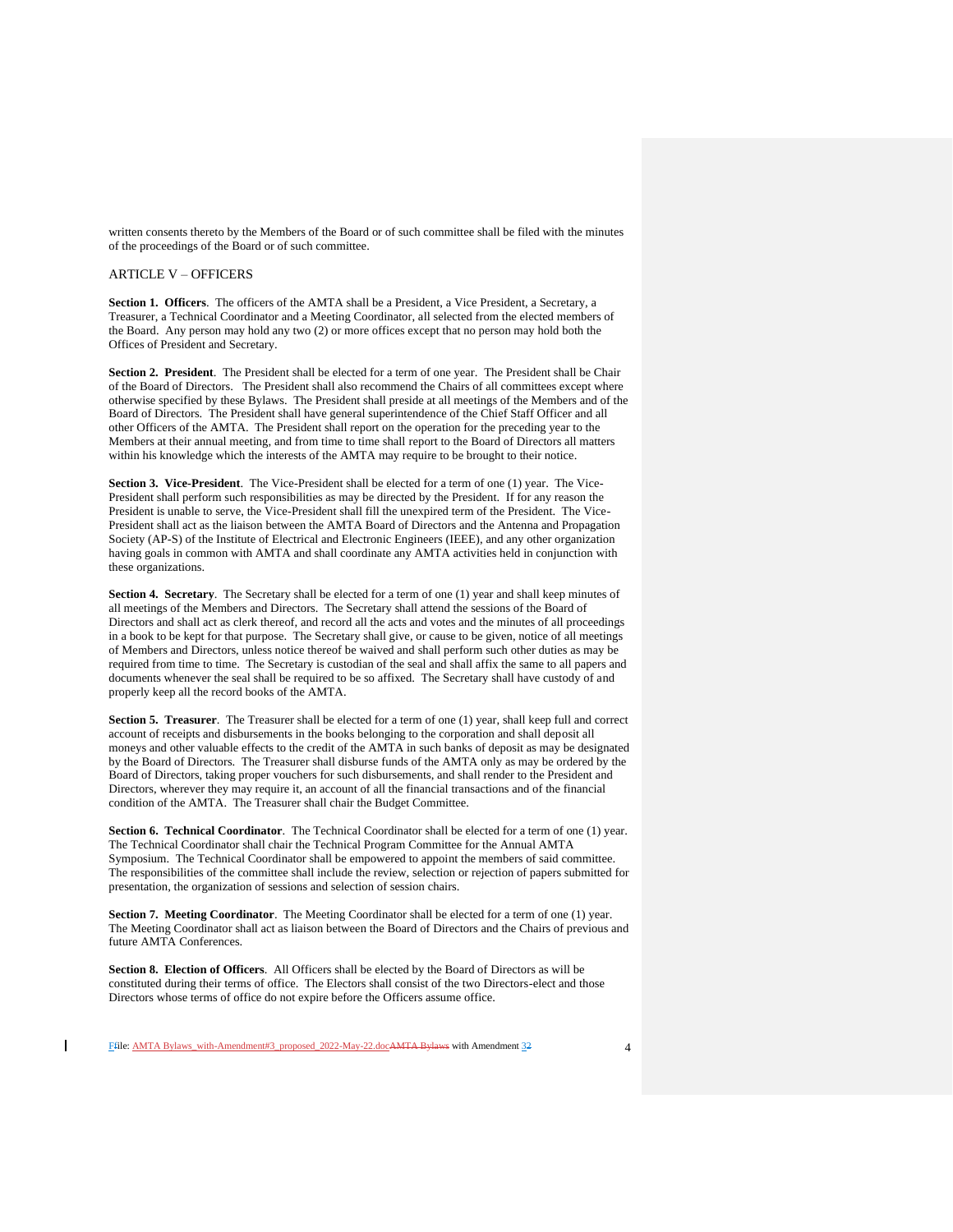**Section 9. Assumption of Office**. All terms of office for elected Officers of the AMTA shall commence on the first day of January in the year following the year of the election and shall end on the 31<sup>st</sup> day of December of the year in which the term for the particular officer expires.

#### ARTICLE VI – PROFESSIONAL STAFF

**Section 1. Chief Staff Officer**. The Board of Directors shall be responsible for selecting the Chief Staff Officer. The Chief Staff Officer shall be appointed by the Board of Directors and shall be responsible for the general and active management of the business of the AMTA. Such person shall see that all orders and resolutions of the Board of Directors are carried into effect; such person shall execute the bonds, mortgages and other contracts requiring a seal under the seal of the corporation. Such person shall have general superintendence of all day-to-day activities of the AMTA and shall see that these activities are performed properly.

### ARTICLE VII – MEMBERSHIP LIABILITIY AND COMPENSATION

**Section 1. General**. The Members of the AMTA shall not be liable for the debts or obligations of the Corporation. No Officers shall receive any compensation for services rendered to the Corporation; but, an Officer may be reimbursed for expenses reasonably incurred on behalf of the Association under such rules and regulations as may be prescribed by the Board of Directors.

**Section 2. Indemnity of Directors and Officers**. The AMTA shall indemnify each Director, Officer or employee of the AMTA to the fullest extent permitted by the laws of the State of Georgia.

**Section 3. Insurance**. The AMTA may purchase and maintain insurance on behalf of any person to the fullest extent permitted by the laws of the State of Georgia.

# ARTICLE VIII – ELECTIONS

**Section 1. Nominating Committee**. A Nominating Committee shall be recommended by the President and approved by the Board of Directors. The AMTA Nominating Committee shall include the immediate Past-President, who shall serve as Chairman, one Director and one other AMTA member who is not a member of the Board. The Nominating Committee may not select its own members as candidates for office. The Nominating Committee shall submit a slate of nominees for Directors to the Board of Directors for approval at a meeting or by mail ballot.

**Section 2. Nominations**. The Nominating Committee shall nominate candidates from individual Members in good standing for terms of office beginning in the next succeeding year as called for by these Bylaws.

**Section 3. Publication**. The Chairman of the Nominating Committee shall present the slate of candidates to the membership of the AMTA at the Annual Meeting of the Members and accept nominations from the floor.

**Section 4. Balloting**. Ballots will be prepared and circulated to the Members at the annual meeting of the Members who will vote and return the ballots to the Teller Committee.

**Section 5. Teller Committee**. The President shall appoint two (2) Members who will act as a Teller Committee. The Teller Committee will collect and count the ballots and announce the results of the election. Winners will be by majority. If there is no majority on the first ballot there will be a run-off election between the two (2) candidates who received the largest vote. In the event of a tie, the winner will be selected by lot.

ARTICLE IX – MEETINGS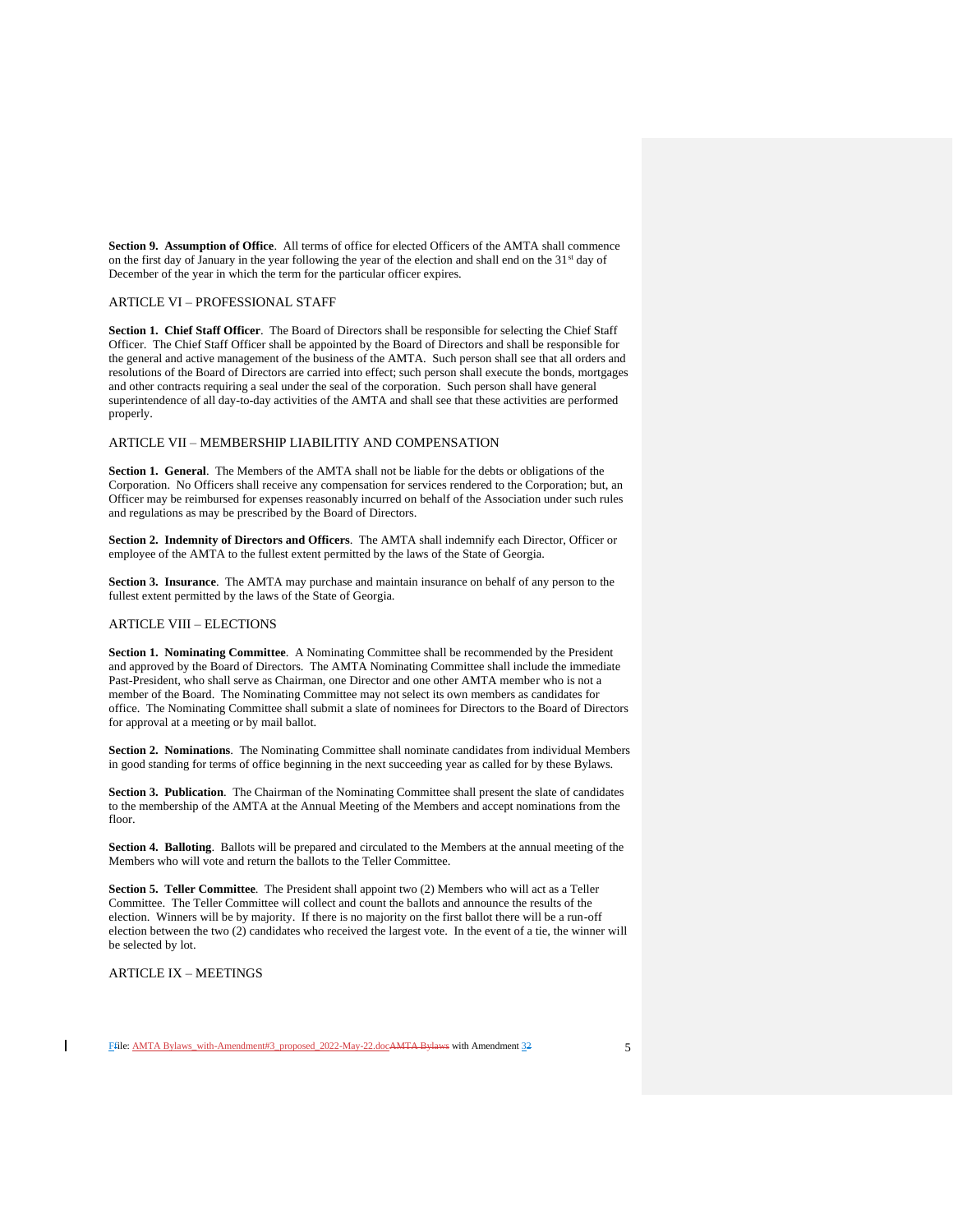**Section 1. General**. The meetings of the AMTA or its membership may be held within or without the State of Georgia at such place or places as may be from time to time designated by the Board of Directors. Announcements of the time and place of meetings must be mailed to members at least sixty (60) days in advance.

**Section 2. Annual Conference**. The Annual Conference of the AMTA shall be held at such time and place as the Board of Directors may designate.

**Section 3. Annual Business Meeting**. The Annual Business Meeting shall take place during the Annual Conference. Reports may be presented by the President, Secretary, and Treasurer.

**Section 4. Special Meetings**. Special meetings of Members may be called at any time by the President or Board of Directors at the time and place set forth in the notice of such meeting.

**Section 5. Agenda**. Meetings of Members shall be presided over by the President, who shall determine the agenda. If the President is not present, the Vice-President shall preside. The Secretary of the AMTA, or in such officer's absence an Assistant Secretary, shall act as Secretary of every meeting; but, if neither the Secretary nor an Assistant Secretary is present, the President shall designate someone to act as Secretary of the meeting.

# ARTICLE X – DUES, FEES AND GIFTS

**Section 1. Annual Dues**. The Board of Directors shall establish the level of annual dues or fees appropriate for Individual Members. Dues shall not be required from Honorary Members.

**Section 2. Fees**. Appropriate fees for the Annual Conference and other events sponsored by the AMTA shall be reviewed by the Board of Directors.

**Section 3. Gifts**. Gifts, receipts or other items of value may be accepted on behalf of the AMTA at the discretion of the Board of Directors.

# ARTICLE X1 – FISCAL YEAR

**Section 1. Fiscal Year**. The fiscal year of the Association shall begin on the first day in January of each year and shall end on the 31st day of December of that year, unless otherwise determined by the Board of Directors.

### ARTICLE XII – SEAL

 $\mathbf{I}$ 

The Corporation seal shall be in such form as the Board of Directors may from time to time determine.

# ARTICLE XIII – AFFILIATION WITH OTHER ORGANIZATIONS

**Section 1. Affiliation**. The AMTA may affiliate with other organizations so long as the purpose of such affiliation is consistent with the objectives of the AMTA. Negotiations for affiliation with other organizations shall be initiated by the President and final arrangements shall be approved by the Board of Directors.

**Section 2. Merger or Acquisition**. Any proposed merger or acquisition (whether the AMTA is the acquiring party or the acquired party) shall require the approval of a two-thirds (2/3) majority of all of the elected members of the Board of Directors eligible to vote. Such merger or acquisition shall require ratification by an affirmative majority of the members voting.

ARTICLE XIV – PARLIAMENTARY AUTHORITY AND QUORUMS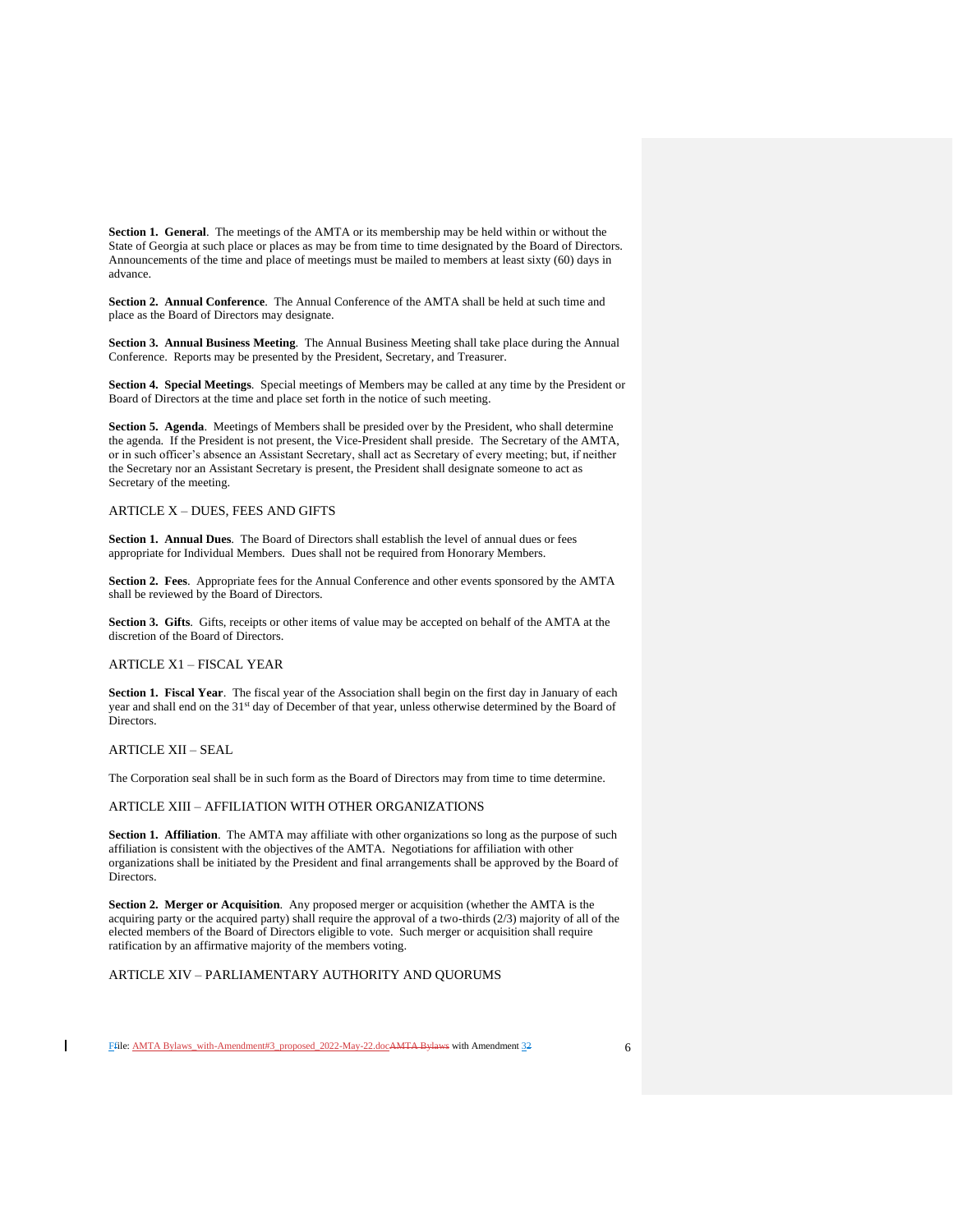**Section 1. Parliamentary Authority**. Parliamentary authority for all meetings shall be "Robert's Rules of Order<sup>"</sup>

**Section 2. Quorums**. Quorums to transact the business of the AMTA shall be as follows: Annual Business Meetings – 25 Individual Member Board of Directors – 4 Directors

# ARTICLE XV – AMENDMENTS TO THE BYLAWS

Amendments or additions to the Bylaws may be made with a two-thirds (2/3) vote of the entire Board of Directors favoring the change, provided the membership has been informed of the anticipated change ninety (90) days prior to the Board of Directors' action.

# ARTICLE XVI – INVESTMENTS

**Section 1. Investments and Proxies**. The Board of Directors shall have power to make investments of the funds of the AMTA and to change the same, and may from time to time sell any part of the securities of the AMTA or any rights or privileges that may accrue thereon. Any Officer, or such other person or persons as the Board may designate, may execute and deliver on behalf of the AMTA proxies on stock owned by the AMTA appointing persons to represent and vote such stock at any meeting of stockholders, with full power of substitution, or rescinding such appointments.

**Section 2. Transfer and Assignment**. The Board of Directors may authorize any Officer, Director or any other person or persons to execute such form of transfer and assignment as may be customary or necessary to constitute a transfer of stocks, bonds or other securities standing in the name of or belonging to the AMTA. A company, association or person transferring any such stocks, bonds or other securities pursuant to a form of transfer of assignment so executed shall be fully protected, and shall be under no duty to inquire whether or not the Board has taken action in respect thereof.

**Section 3. Delegation of Investment Management**. Except as otherwise provided by the applicable gift instrument, the Board of Directors may (1) delegate to its Committees, Officers, or Members, or agents, including investment counsel, the authority to act in place of the Board in investment and reinvestment of institutional funds, (2) contract with independent investment advisors, investment counsel or managers, banks or trust companies, so to act, and, (3) authorize the payment of compensation for investment advisory or management services, advisors, investment counsel or managers banks or trust companies, so to act. Each contract pursuant to which authority is so delegated shall provide that it may be terminated by the Board at any time, without penalty, upon not more than sixty (60) days' notice. The Board shall be relieved of all liability for the investment and reinvestment of institutional funds by, and for the other acts or omissions of, persons to whom authority is so delegated or with whom contracts are so made.

### ARTICLE XVII – CONTRACT, CHECK AND OTHER INSTRUMENTS

The Board may authorize any Officer or Officers or such other persons as shall be designated by the Board, in the name of or on behalf of the AMTA to enter into any contract or to execute and to deliver any instrument, or to sign checks, drafts, endorsements, notes or other evidences of indebtedness of the AMTA, and such authority may be general or confined to specific instances; and unless so authorized by the Board or these Bylaws, no Officer or other person shall have power or authority to bind the AMTA by any contract or engagements or to render it pecuniarily liable for any purpose for any amount. The Board shall have discretion to reject any grant, gift or bequest the conditions of which might conflict with or jeopardize the AMTA's non-profit status. The Board shall have final authority over the making of all grants and charitable expenditures, and nothing in this Article shall constitute any restriction or limitation of any powers of the Board conferred by applicable law of these Bylaws.

ARTICLE XVIII – LOANS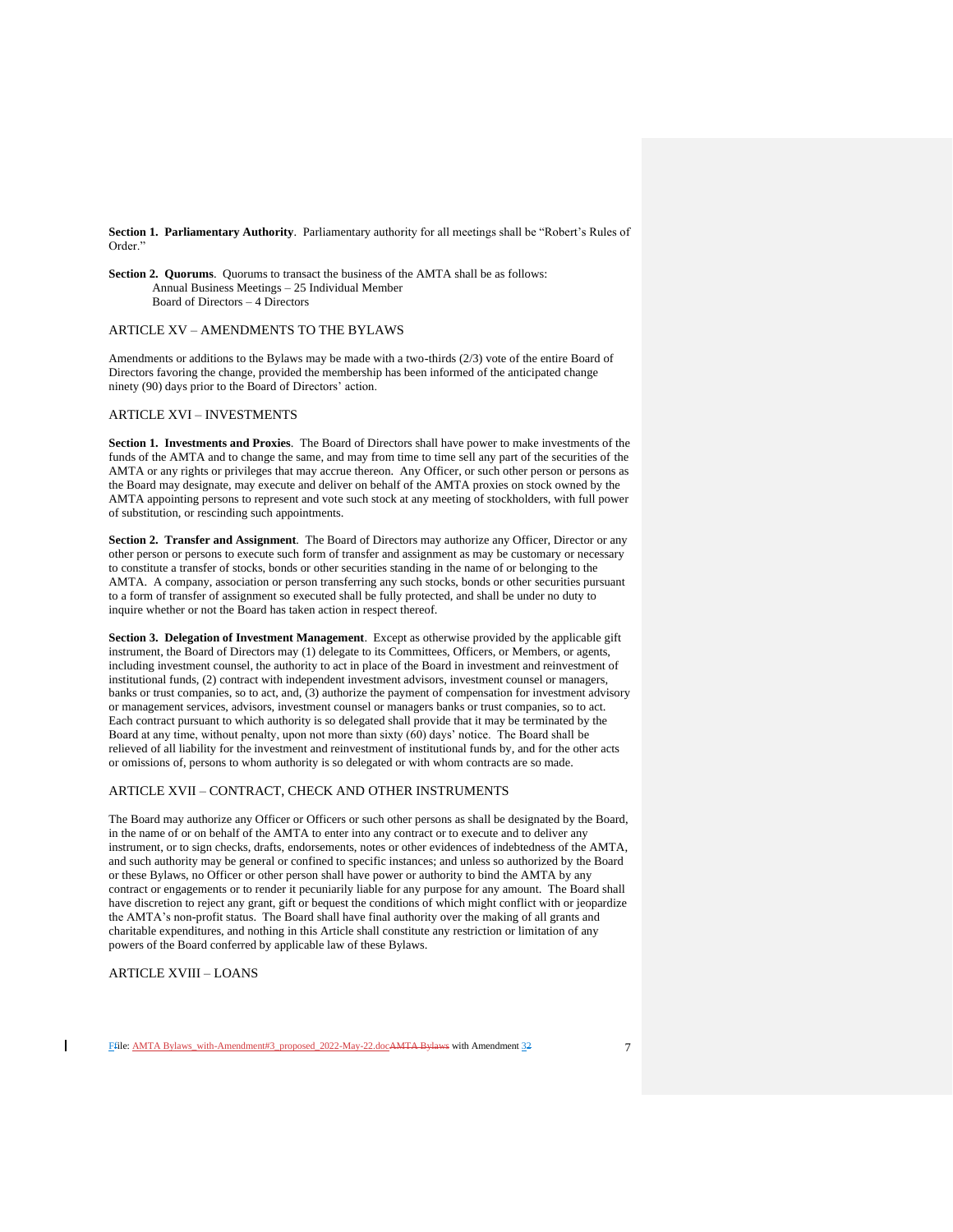No loan shall be contracted on behalf of the AMTA and no negotiable paper shall be issued on its behalf unless authorized by the vote of the Board. When so authorized by the Board, any Officer may effect loans and advances at any time for the AMTA from any bank, trust company or other institution, or from any firm, corporation or individual. Such authority may be general or confined to specific instances. No loans other than through the purchase of bonds, debentures or similar obligations of the type customarily sold in public offerings, or through ordinary deposit of funds in a bank, shall be made by AMTA to its Directors or Officers, or to any other corporation, firm, association or other entity in which one or more of its Directors or Officers are directors or officers or hold a substantial interest, except a loan to an organization described in Section 501(c) (3) of the Internal Revenue Code of 1954, as amended.

# ARTICLE XIX – ANNUAL STATEMENTS

Not later than four (4) months after the close of each fiscal year and in any case prior to the next Annual Business Meeting, the Association shall prepare:

- (1) A balance sheet showing in reasonable detail the financial condition of the Association as of the close of the fiscal year, and
- (2) A profit and loss statement showing the results of its operations during the fiscal year.

Upon written request, the Association promptly shall mail to any Member a copy of the most recent such balance sheet and profit and loss statement.

## ARTICLE XX – DISSOLUTION OF THE AMTA

In the event of dissolution of the AMTA, and the extent allowed under applicable law, all of the assets of the AMTA shall be distributed to, or its assets shall be sold and the proceeds distributed to, a trust fund for scholarships or fellowships to be administered by some nonprofit society, foundation, or educational institution with dedicated interest in advancing the science and profession of antenna measurements or to one or more corporations, funds or foundations organized and operating exclusively for religious, charitable, scientific, literary or educational purposes, which shall be designated by the Board of Directors of the AMTA; provided , however, that any such recipient organization or organizations shall at that time qualify as exempt from taxation under the provisions of Section  $501(c)(3)$  of the Internal Revenue Code of 1954 and shall be described in Section 170 $(c)(2)$  of the Internal Revenue Code of 1954, or the corresponding provisions of any subsequent law. In the event that for any reason upon the dissolution of the Association, the Board of Directors of the Association shall fail to act in the manner herein provided within a reasonable time, the senior judge of the Superior Court of Fulton County, Georgia shall make such distribution as herein provided upon the application of one or more person having a real interest in the Association or its assets.

#### BYLAWS AMENDMENT 1

 $\mathbf{I}$ 

This amendment to the Bylaws was approved by the AMTA Board of Directors on January 24, 1997. It amends Article VIII Section 5 and the wording is (changes in italics):

\*\*\*\*\*\*\*\*\*\*\*\*\*\*\*\*\*\*\*\*\*\*\*\*\*\*\*\*\*\*\*\*\*\*\*\*\*\*\*\*\*\*\*\*\*\*\*\*\*\*\*\*\*\*\*\*\*\*\*\*\*\*\*\*\*\*\*\*\*\*\*\*\*\*\*\*\*\*\*\*\*\*\*\*\*\*

"The President shall appoint two (2) Members who will act as a Teller Committee. The Teller Committee will collect and count the ballots and announce the results of the election. Winners will be by majority *of the ballots case. In the initial balloting, each member voting shall cast votes for two (2) candidates on his/her ballot. If two (2) candidates receive a majority they are elected to the Board of Directors and no runoff is necessary. In the initial balloting, if one (1) candidate receives a majority, that candidate is elected to the Board of Directors and there shall be a runoff between the two (2) candidates with the next largest vote. If no candidate receives a majority in the initial balloting, there shall be a runoff among the three candidates receiving the largest vote. In this three-way run-off, each voting member shall cast votes for two (2) candidates on his/her ballot. In the case of a two-way run-off, each voting member shall cast a vote for one (1) candidate on his/her ballot. In the initial balloting or in a three-way run-off, if more than*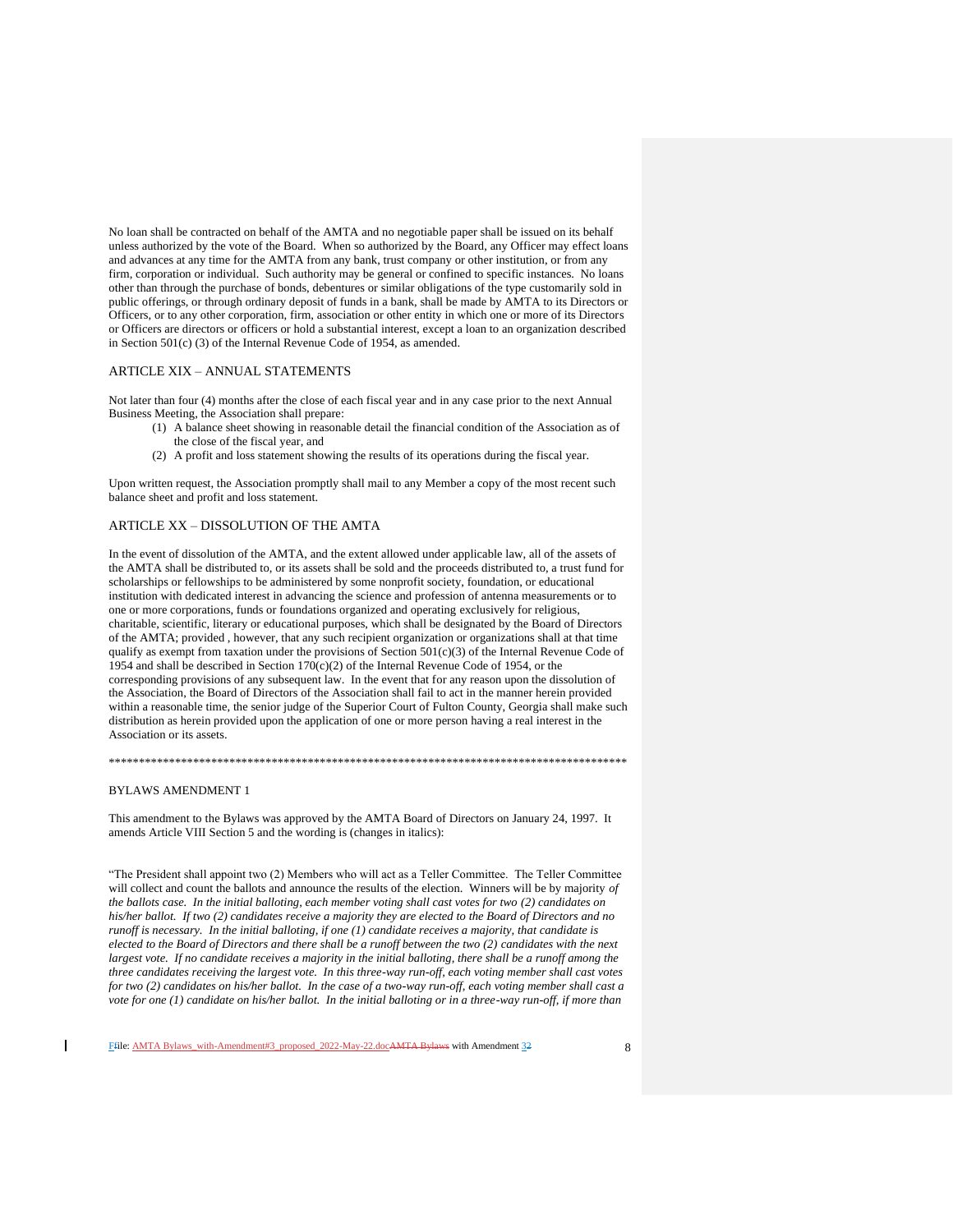*two candidates receive a majority the two (2) candidates with the largest vote are elected to the Board of Directors.* In the event of a tie, the winner(s) will be selected by lot."

\*\*\*\*\*\*\*\*\*\*\*\*\*\*\*\*\*\*\*\*\*\*\*\*\*\*\*\*\*\*\*\*\*\*\*\*\*\*\*\*\*\*\*\*\*\*\*\*\*\*\*\*\*\*\*\*\*\*\*\*\*\*\*\*\*\*\*\*\*\*\*\*\*\*\*\*\*\*\*\*\*\*\*\*\*\*

#### BYLAWS AMENDMENT 2

This amendment to the Bylaws was approved by the AMTA Board of Directors on October 30, 2020.

ARTICLE VIII, "ELECTIONS," of the ByLaws, as originally written, and amended in Amendment 1 of the ByLaws, is hereby deleted, and a new ARTICLE VIII is substituted as follows:

#### **Section 1. Nominating Committee.**

A Nominating Committee shall be recommended by the President and approved by the Board of Directors. The AMTA Nominating Committee shall include the immediate Past-President, who shall serve as Chairman, one Director and one other AMTA member who is not a member of the Board. The Nominating Committee may not select its own members as candidates for office. The Nominating Committee shall submit a slate of nominees for Directors to the Board of Directors for approval at the Annual Meeting of Members, or by U.S. Mail, email or other electronic means.

#### **Section 2. Nominations.**

The Nominating Committee shall nominate candidates from individual Members in good standing for terms of office beginning in the next succeeding year as called by these ByLaws.

#### **Section 3. Publication.**

- (a) The Chairman of the Nominating Committee shall present the slate of candidates to the membership of the AMTA at the Annual Meeting of the Members and accept nominations from the floor.
- (b) In the event that the Annual Meeting of the Members is not held at a physical location, i.e. is held virtually, the Chairman of the Nominating Committee shall present the slate of candidates to the membership of the AMTA by U.S. Mail, email or other electronic means, or any combination thereof. The Chairman of the Nominating Committee shall accept from the membership nominations of other candidates for a period of ten (10) days from the date that the slate of candidates is sent to the membership. Such other nominations may be submitted by U.S. Mail, email or other electronic means.

# **Section 4. Balloting.**

- (a) Ballots will be prepared and circulated to the Members at the Annual Meeting of the Members who will vote and return the ballots to the Teller Committee.
- (b) In the event that the Annual Meeting of the Members is not held at a physical location, i.e. is held virtually, the ballots will be prepared and sent to the Members by U.S. Mail, email, or other electronic means. It is contemplated that the Members may vote in one or more of the following ways: (1) by returning the ballots in person, (2) by returning the ballots by U.S. Mail or as scanned attachments to emails, (3) by recording their votes on the AMTA website after logging in as Members in good standing, (4) by other electronic means, or (5) by other means as approved by the Board of Directors. The particular voting procedure(s) that the Members shall follow when an Annual Meeting is held virtually shall be determined by the Board of Directors, and shall be communicated to the Members when the ballots are sent to them.

#### **Section 5. Teller Committee.**